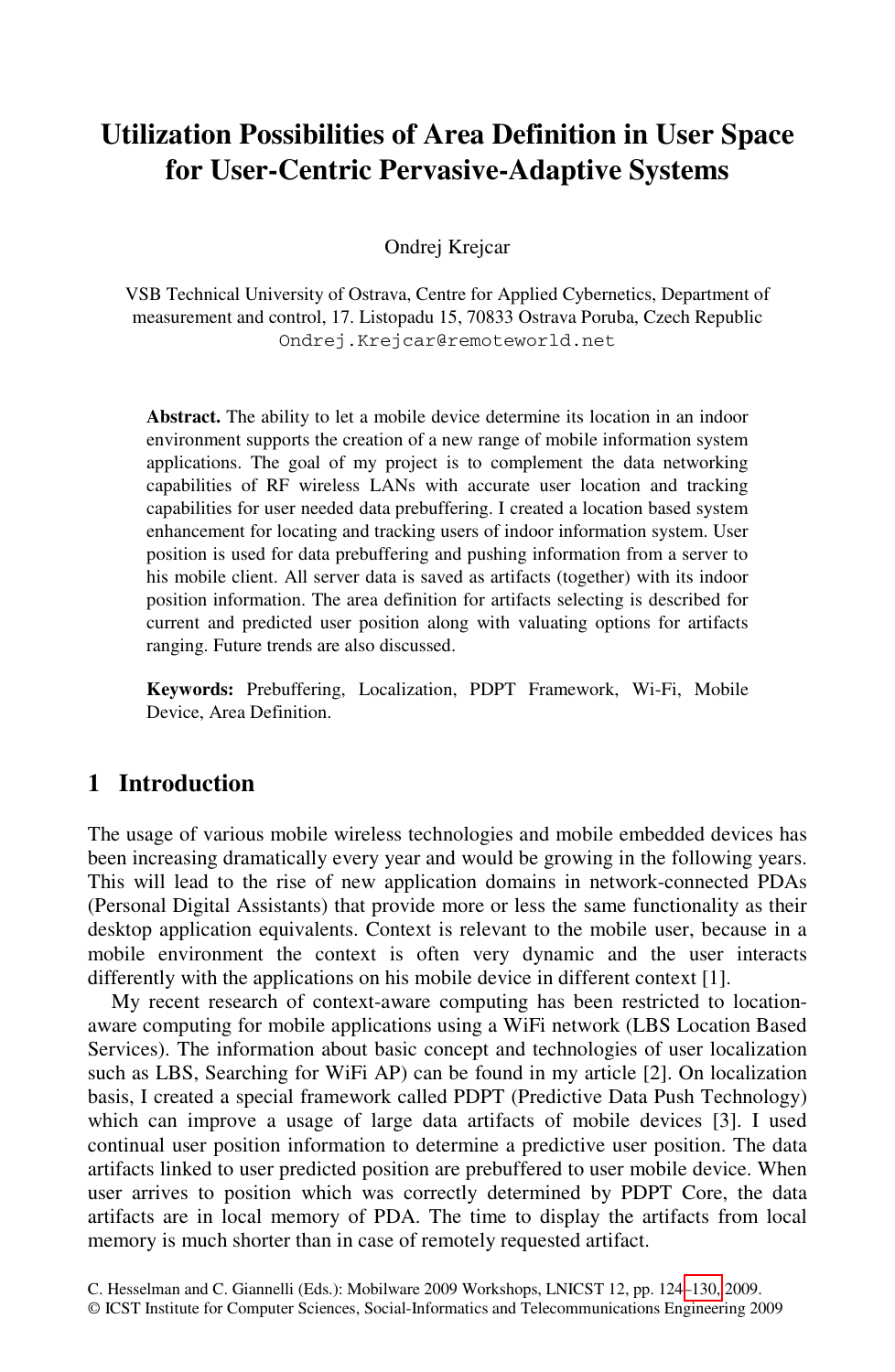The prebuffering techniques may not be an only one application method for user position knowledge. I would like to describe a predictive position determination as well as area definition background in next chapter to give a reader more information about these themes to discuss new utilization possibilities in third chapter.

### **2 The PDPT Framework and PDPT Core**

The general principle of my simple localization states that if a WiFi-enabled mobile device is close to such a stationary device – Access Point (AP) it may "ask" the provider's location position by setting up a WiFi connection. If position of the AP is known, the position of mobile device is within a range of this location provider. This range depends on type of WiFi AP. The Cisco APs are used in my test environment at Campus of Technical University of Ostrava. I performed measurements on these APs to get signal strength (SS) characteristics and a combination of them called "super ideal characteristic". More details can be found in chapter 2.3 [5]. The computed equation for Super-Ideal characteristic is taken as basic equation for PDPT Core to compute the real distance from WiFi SS. From this super ideal characteristic it is also evident the signal strength is present only to 30 meters of distance from base station. This small range is caused by using of Cisco APs. These APs has only 2 dB WiFi omnidirectional antenna. Granularity of location can be improved by triangulation of two or more visible WiFi APs. The PDA client will support the application in automatically retrieving location information from nearby location providers, and in interacting with the server. Naturally, this principle can be applied to other wireless technologies like Bluetooth, GSM or WiMAX. To let a mobile device determine its own position is needed to have a WiFi adapter still powered on. This fact provides a small limitation of use of mobile devices. The complex test with several types of battery is described in my article [4] in chapter (3). The test results with a possibly to use a PDA with turned on WiFi adapter for a period of about 5 hours.

#### **2.1 Predictive Data Push Technology**

PDPT framework is based on a model of location-aware enhancement, which I have used in created system. This technique is useful in framework to increase the real dataflow from wireless access point (server side) to PDA (client side). Primary dataflow is enlarged by data prebuffering. PDPT pushes the data from SQL database to clients PDA to be helpful when user comes at final location which was expected by PDPT Core. The benefit of PDPT consists in time delay reducing needed to display desired artifacts requested by a user from PDA. This delay may vary from a few seconds to number of minutes. Theoretical background and tests were needed to determine an average artifact size for which the PDPT technique is useful. First of all the maximum response time of an application (PDPT Client) for user was needed to be specified. Nielsen [6] specified the maximum response time for an application to 10 seconds [7]. I used this time period (10 second) to calculate the maximum possible data size of a file transferred from server to client (during this period). If transfers speed wary from 80 to 160 kB/s the result file size wary from 800 to 1600 kB. More details can be found in chapter 2.5 [5]. The next step was an average artifact size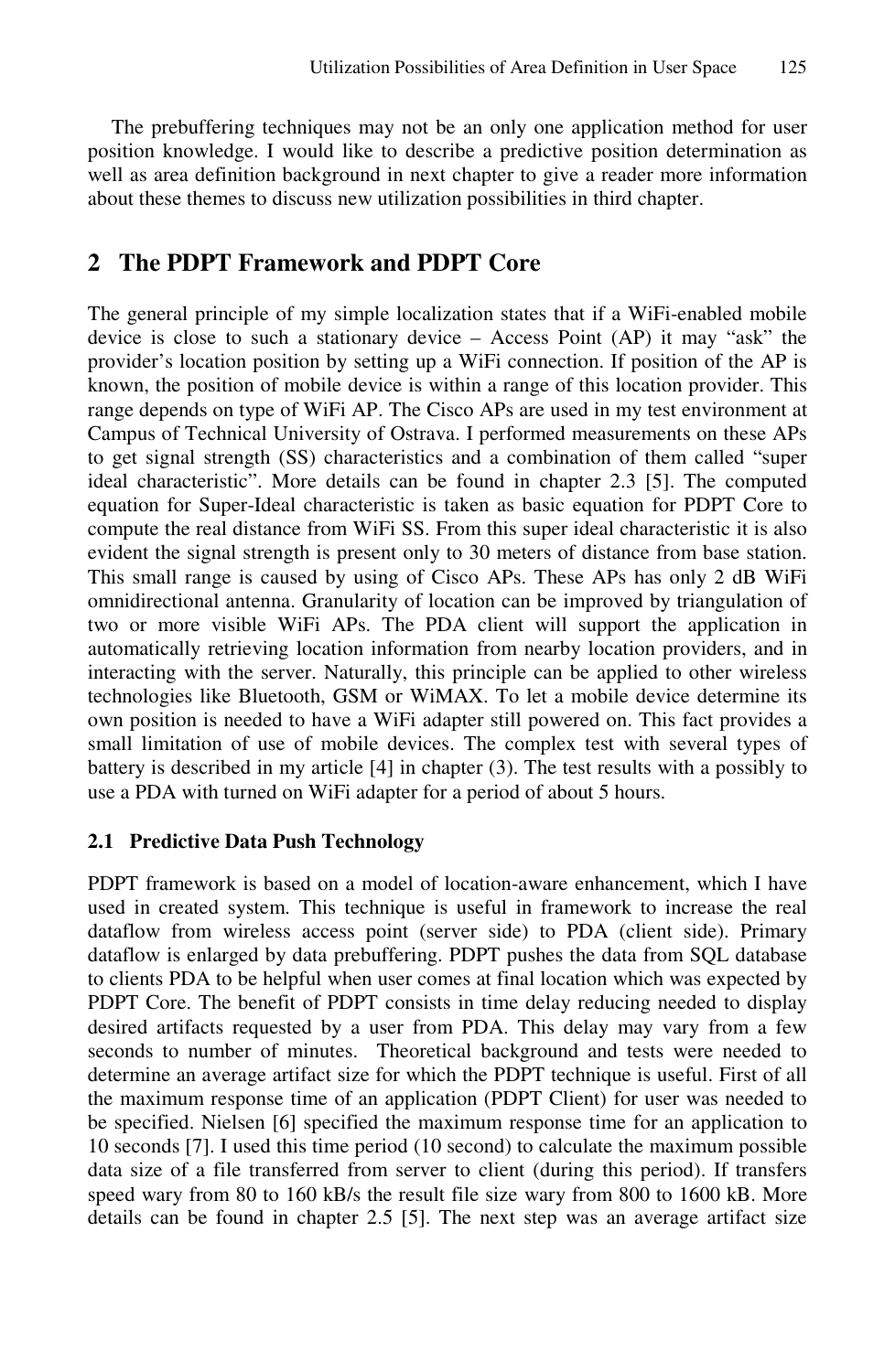definition. I use a network architecture building plan as sample database, which contained 100 files of average size of 470 kB. The client application can download during the 10 second period from 2 to 3 artifacts. The final result of my real tests and consequential calculations is definition of artifact size to average value of 500 kB. The buffer size may differ from 50 to 100 MB in case of 100 to 200 artifacts.

#### **2.2 The PDPT Framework Design**

The PDPT framework design is based on the most commonly used server-client architecture. The PDPT framework server is created as a web service to act as a bridge between MS SQL Server (other database server eventually) and PDPT PDA Clients [Fig. 1].



**Fig. 1.** PDPT architecture – UML design

Client PDA has location sensor component, which continuously sends the information about nearby AP's intensity to the PDPT Framework Core. This component processes the user's location information and it makes a decision to which part of MS SQL Server database needs to be replicated to client's SQL Server CE database. The PDPT Core decisions constitute the most important part of PDPT framework, because the kernel must continually compute the position of the user and track, and predict his future movement. After doing this prediction the appropriate data are prebuffered to client's database for the future possible requirements. This data represent artifacts list of PDA buffer imaginary image [Fig. 2].

#### **2.3 PDPT Core – Static and Dynamic Area Definition**

The PDPT buffering and predictive PDPT buffering principle is shown in [Fig. 2]. Firstly the client must activate the PDPT on PDPT Client. This client creates a list of artifacts (PDA buffer image), which are contained in his mobile SQL Server CE database. Server create own list of artifacts (imaginary image of PDA buffer) based on area definition for actual user position and compare it with real PDA buffer image.

The area can be defined as an object where the user position is in the object centre. I am using the cuboid as the object in present time for initial PDPT buffering. This cuboid has static area definition with a size of  $10 \times 10 \times 3$  (high) meters. The PDPT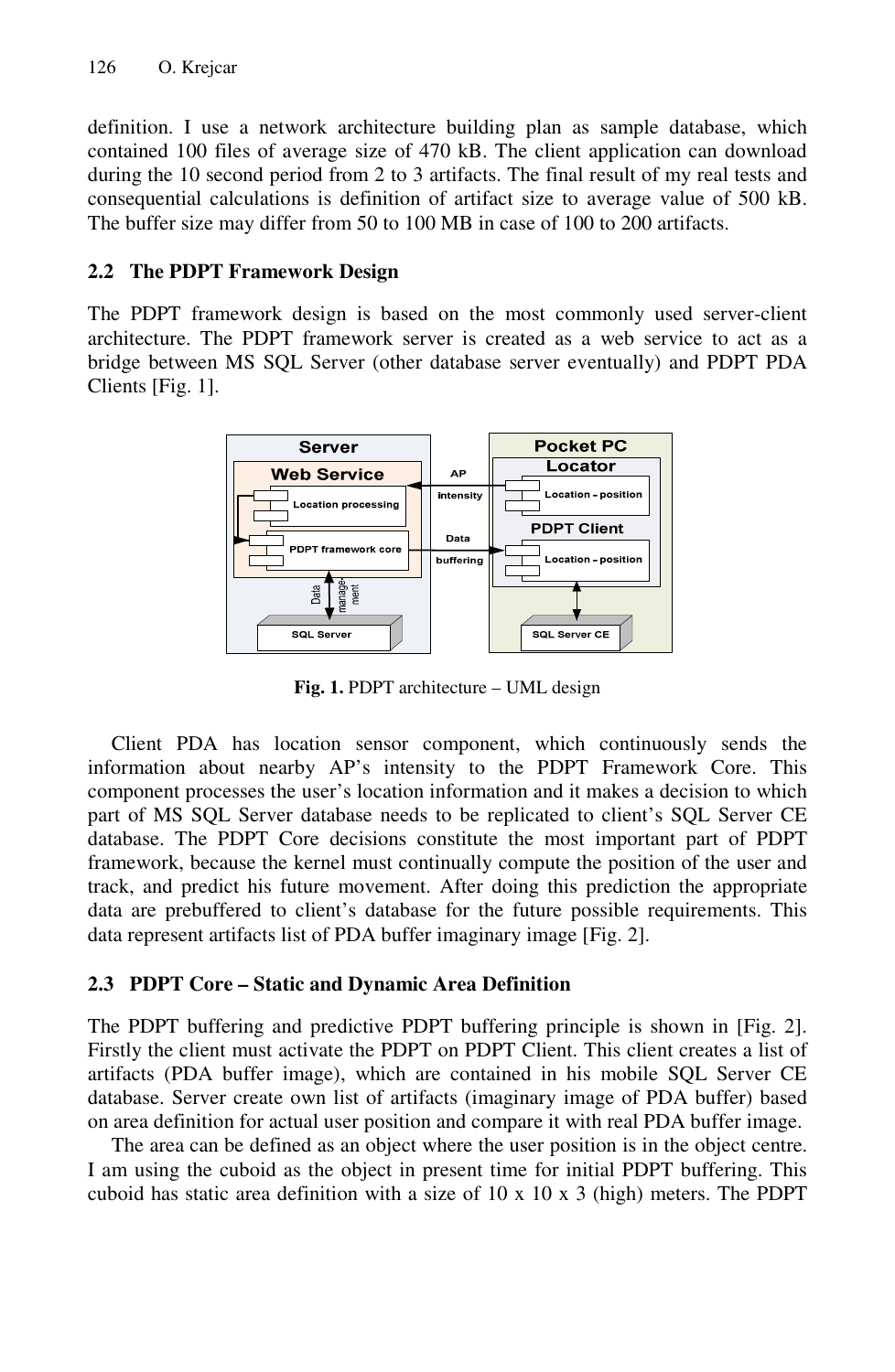

**Fig. 2.** Object diagram of PDPT prebuffering and predictive PDPT prebuffering. Right part shows the area definition for imaginary image of PDA buffer.



**Fig. 3.** Area enlargement to direction of predicted user position

Core will continue with comparing of both images. In case of some difference, the rest artifacts ale prebuffered to PDA buffer. When all artifacts for current user position are in PDA buffer, there is no difference between images. In such case the PDPT Core is going to make a predicted user position. On base of this new user position it makes a new predictive enlarged imaginary image of PDA buffer.

The size of this new cuboid is statically defined area of size 20 x 20 x 6 meters. The new cuboid has a center in direction of predicted user moving and includes a cuboid area for current user position [Fig. 3]. The PDPT Core compares the both new images (imaginary and real PDA buffer) and it will continue with buffering of artifacts until they are same. The process of selecting the artifacts for imaginary image of PDA buffer consists of finding and evaluating of artifacts inside the specified area in 3D environment [Fig. 4].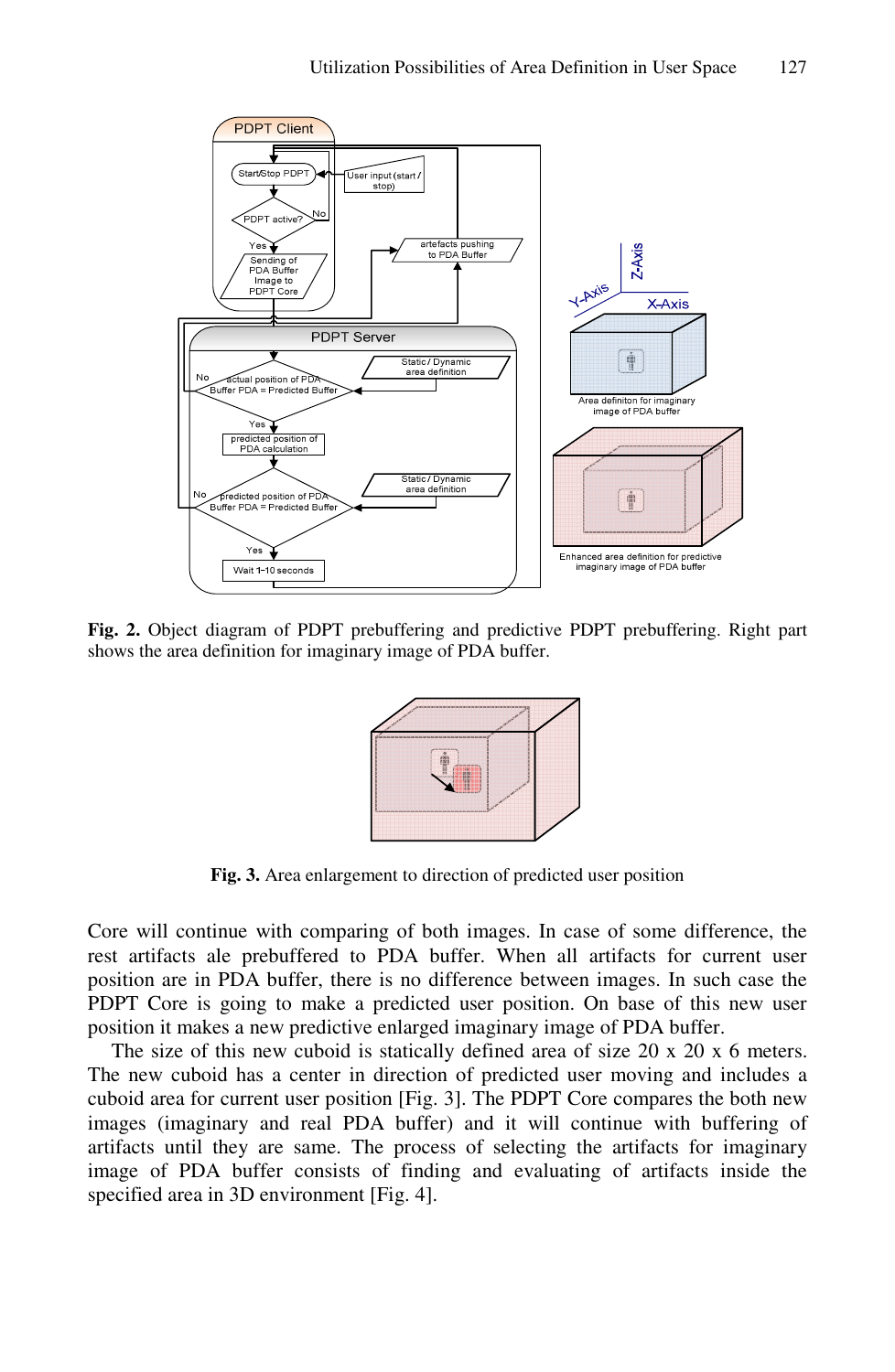

**Fig. 4.** Selecting artifacts which are included in area definition for current user position

 $1<sup>st</sup>$ , Corners numbering – Var. A: First possibility of evaluation is in corners numbering. The artifacts are stored in PDPT Server database along with position information of theirs corners. This information consists of six values: axis X, Y and Z, with the minimum and maximum values of artifact. First evaluation can be computed as a number of these corners inside the area.

 $2<sup>nd</sup>$ . Corners numbering – Var. B: Second one can be solve as intersection degree between the artifact and defined area. This way is more accurately, but it takes higher time consumption in most cases than previous one.

 $3<sup>rd</sup>$ , Priority counting: Third one possibility has a base in priority counting. Every artifact has own priority value which indicates a level of importance. The ranging of these levels can be made with all artifacts inside the area.

 $4<sup>th</sup>$ , Data types: Several types of data can be served as artifact. This property can be used as another way to valuating of artifacts.

First and third cases are used in PDPT Framework currently. The second case will be used in near future. The forth one cannot be currently used, because the only one type of data type is used for artifacts in sample PDPT database - the image type. Because of only two options are used and only a sample database exists, the static area definition is used now. In real case of usage is better to create an algorithm to dynamic area definition to adapt a system to user needs more flexible in real time.

#### **2.4 The PDPT Client Application and Testing Results**

The PDPT Client application realizes classical client to the server side and an extension by PDPT and Locator modules. Figure [Fig. 5] shows two screenshots from the mobile client. Figure [Fig. 5a] shows the classical view of the data artifact presentation from MS SQL CE database to user (in this case the image of Ethernet plan of the current area). The PDPT tab [Fig. 5b] presents a way to tune the settings of PDPT Framework. The middle section shows the logging info about the prebuffering process. The right side means measure the time of one artifact loading ("part time") and full time of prebuffering in millisecond resolution. More screens and details of PDPT Client can be found in chapters 2.7 and 2.8 [5].

I am focused on the real usage of the developed PDPT Framework on a wide range of wireless mobile devices and its main issue at increased data transfer. For testing purpose, five mobile devices were selected with different hardware and software capabilities. The high success rate found in the test data surpassed our expectations. This rate varies from 84 to 96 %. Please see the chapter 4 [5] for more info.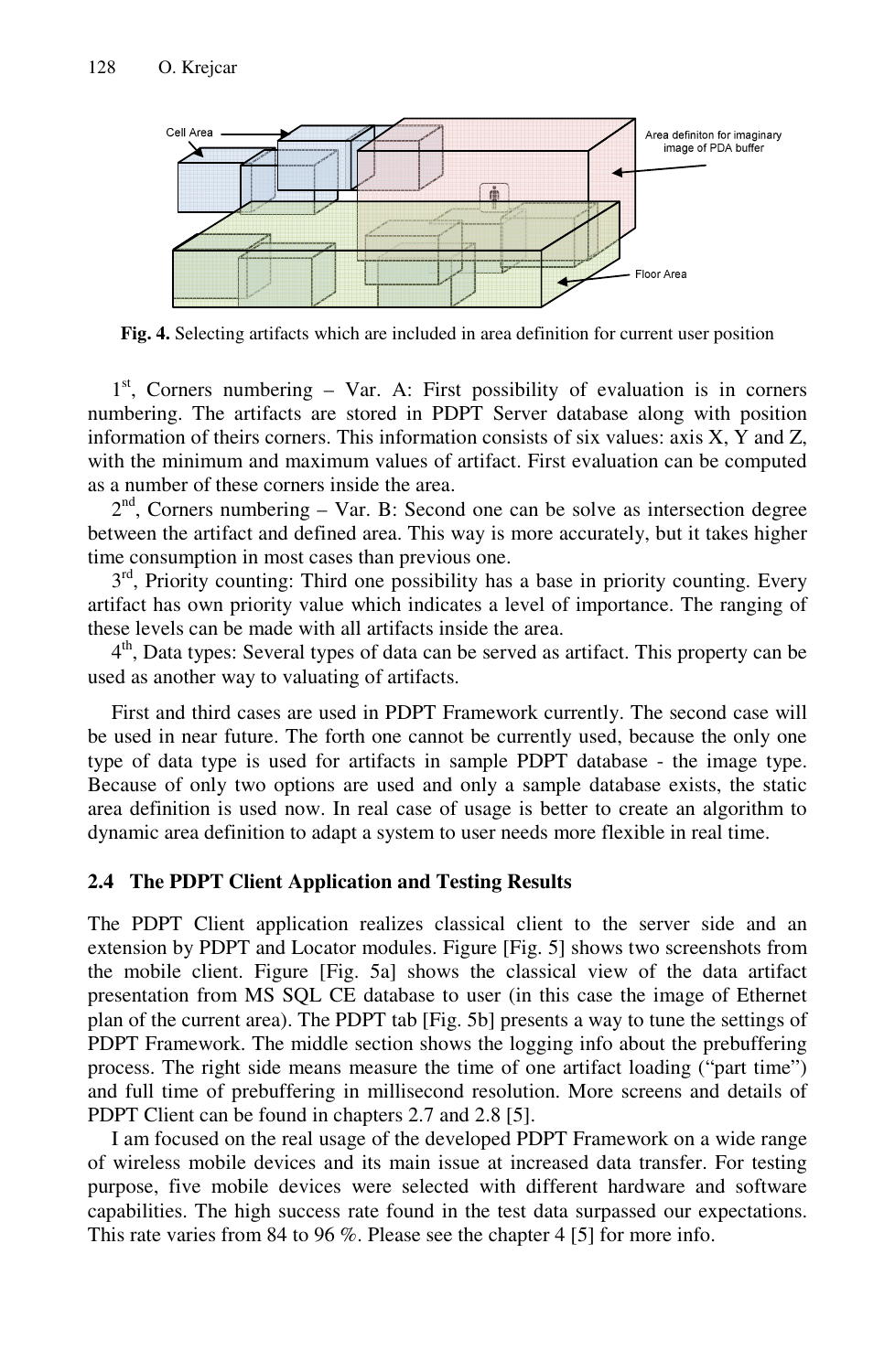

**Fig. 5.** PDPT Client – Left one figure 5a, Right one figure 5b

#### **3 New Utilization Possibilities of Area Definition**

The idea of user-centric pervasive-adaptive (UCPA) systems is in interaction between user and system throws his mobile device. Such interconnection can behold in the reaction on user's non declared requests. These requests include namely user current position, user future-predicted position, his movement and tracking (in case of my PDPT Framework). By the combination of these requests in conjunction with other sources of user's knowledge and behaviors, the sophisticated information system can be developed as UCPA system. The user comfort or theirs performance can be found namely in predicting the user needs along with the pre-reacting on them.

The larger and larger data amounts are transferred throw the internet network nowadays. The needs of techniques to reduce its amount or preloaded them before user needs is still growing up. PDPT Framework idea can be applied in a variety of wireless network systems now and in future naturally. More usability of PDPT grows from Area Definition as well as from evaluation of artifacts or other user's behavior sources. I can imagine the use in area of botanical or zoological gardens systems. The user needs to be located continually by WiFi or GPS. From current user position will the user track be computed online to allow make a prediction of user move. Data artifacts can be preloaded to user device memory for future requests. When user request info about his location in context of zoo or garden (switching on the device is only needed), the client application will respond with a map of near surroundings and it will start to play a documentary about animals or vegetation around the user. User can act with direct requests to selected kinds of these. These preferred kinds will be taken into account to evaluate future objects/artifacts and preloaded only the most important ones for user. The type of artifact is also evaluable as well as his size because user may not wont to look at too long or micro presentation. From several statistic info obtained from users tracks, the most frequented ways in gardens can be found. By the help of some mentioned info sources a very sophisticated dynamical area definition can be developed.